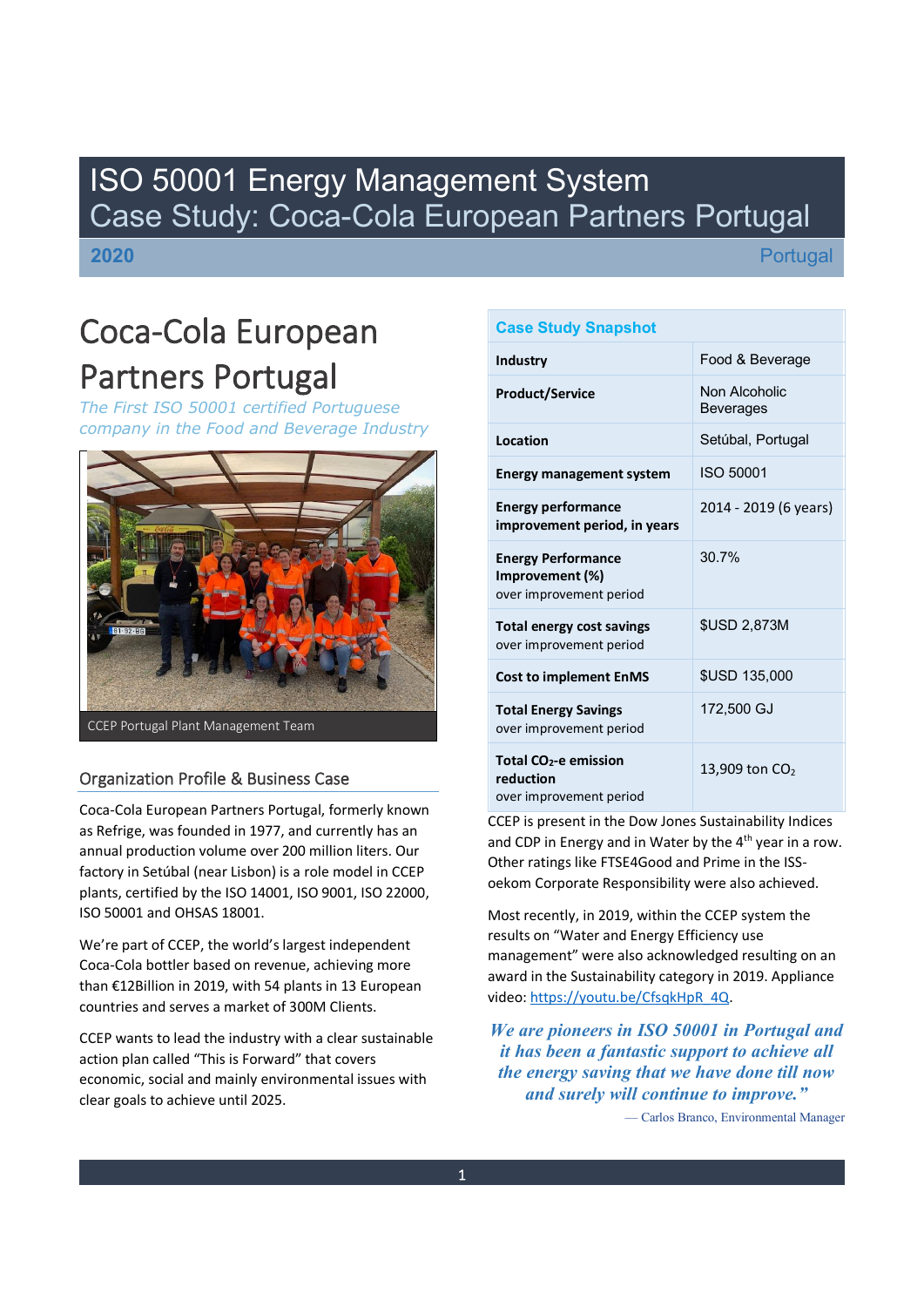#### Business Benefits

Continuous improvement of energy performance is a corporate requirement. Portuguese legislation, from the mid-1980s, also required it, for energy-intensive installations (> 1000 petroleum equivalent ton / year), requiring energy audits, every 6 years, and the implementation measures to improve energy performance by 6% in the same period. In 2003, with the implementation of the environmental management system, according to the ISO 14001 standard, energy consumption was considered a significant environmental aspect and therefore energy performance started to be the target of improvement plans. However, despite the implementation of these requirements and close to 100 electricity and water meters installed, what was seen was a tenuous and inconsistent improvement in energy performance. It was in that context, that in the first quarter of 2013, the decision was made to implement an energy management system, according to ISO 50001. Its certification came in December of the same year.

The decision to implement an energy management system, according to the ISO 50001 was motivated by the need to consistently comply with legal and corporate requirements, reduce production costs (costs of energy represented around \$2M/year) and add value in terms of reputation as very few companies had yet obtained ISO 50001 certification.

The benefits accumulated in the period 2014-2019 (6 years) resulting from the implementation of the ISO 50001 energy management system based on the performance obtained in 2013, were: 30.7% improvement in energy efficiency; 172,500 GJ energy savings;  $$2,873M$  cost saving; 13,909 ton  $CO<sub>2</sub>$  emissions reduction. Close to 70% of this cost saving was a result of the Energy Management System.

This implementation was made in 6 months, with an estimated staff time of 700h.worker, and with an added investment of \$135,000 mainly in consulting, auditing, energy review, training, meters and certification.

Continuous improvement in water use efficiency is another corporate requirement. This is also considered a significant issue in the environmental management system (ISO 14001) as drinking water is a scarce resource in Portugal, a country that is in a region of water stress. In this context, the decision was also taken to implement a water management system using the methodologies established in ISO 50001 and ISO 50006.

The benefits accumulated in the same period were as follows: 42.2% improvement in water use efficiency in auxiliary and cleaning processes, 354,000 m3 water reduction; \$ 990,000 cost reduction (water & wastewater treatment).

All this work in Energy, helped us in our action on climate objective, to halve our direct carbon emissions (base 2010). This commitments are assumed by our entire company, focused in the entire supply chain, covering production, distribution and cold drink operations, resulting also in a reputation improvement.

*Our* "This is Forward" Action plan goals are *only possible with the right tools, like ISO50001 and the right people. Together will make a change in the industry and in our planet.*

-Manuel Bastos, Communication and Sustainability Manager

#### Plan

Drafting the plan, with the commitment of the top management, we defined responsibilities and the realization of a GAP analysis ISO 50001 versus the integrated management system implemented. After this, the plan for implementing the energy management system was outlined, which included the following measures:

- $\checkmark$  Elaboration of the Energy Policy
- $\checkmark$  Creation an Energy Management Team and function definition
- $\checkmark$  Procedure review of Integrated Management System: drafting new procedures, such as "Energy Assessment", "Energy Monitoring &Measurement",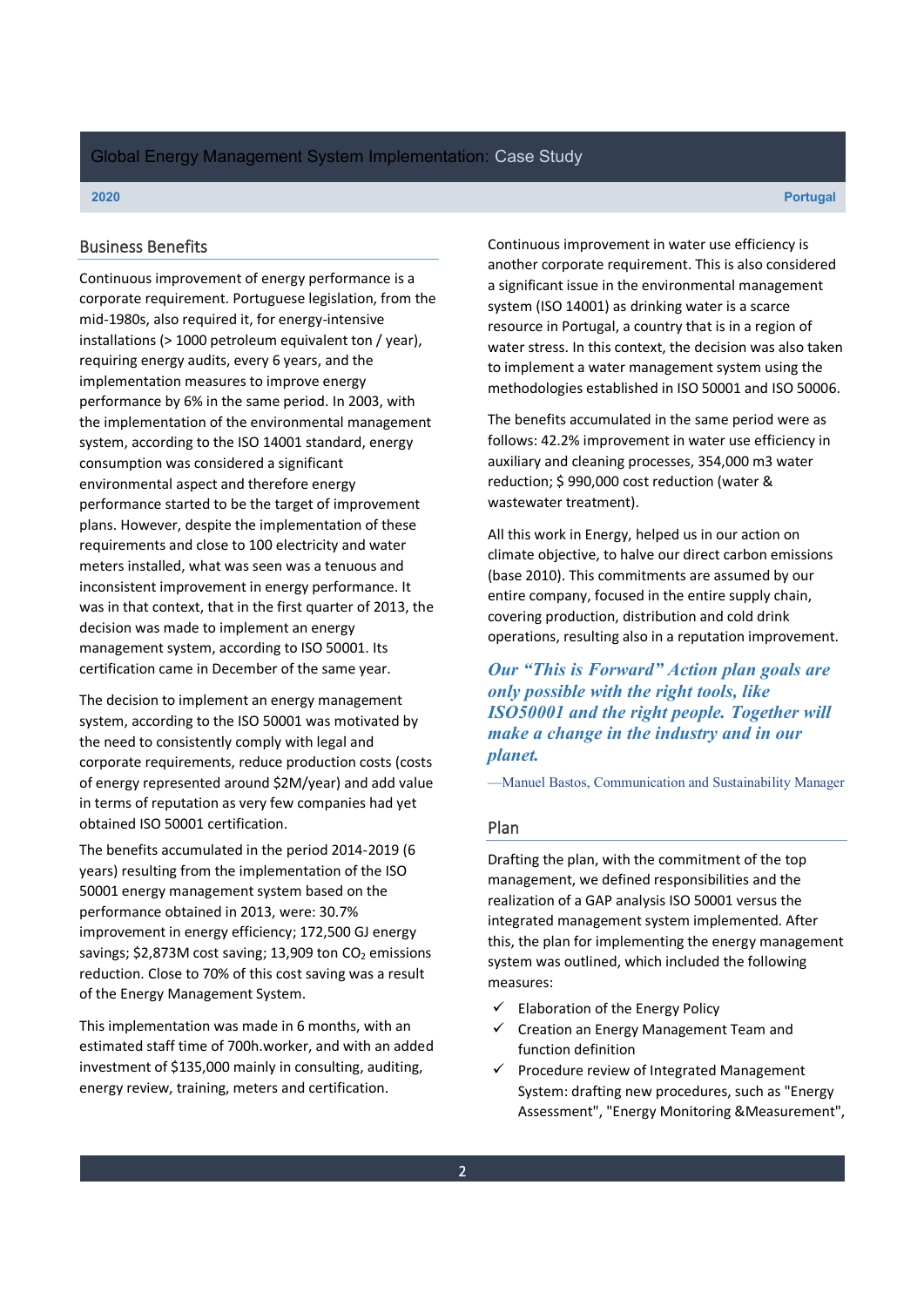"Energy Purchasing and Supply" and "Operational Control Plans - Significant Energy Use (SEU)<sup>n</sup>

- $\checkmark$  Conduct energy review
- $\checkmark$  Select and validate EnPI (use of linear regression methodology, to verify the correlation between energy consumption and the selected variables)
- $\checkmark$  Energy management plan and objectives
- $\checkmark$  Specific training plan for energy management and energy efficiency
- $\checkmark$  Internal and external communication plan
- $\checkmark$  Conducting internal and external audits
- $\checkmark$  Management review

The energy management team involved 12 workers in the areas of production, maintenance and management systems. This team was divided into two groups and assigned the following tasks:

• Energy review with regard to the identification of energy use, by process.

• Draft of Energy management documentation and Implementation of Energy Management System.

#### **Energy Review (Assessment by levels)**

When the implementation of the energy management and energy efficiency system started, one of the first questions that arose was what data we need/have to carry out the energy assessment and how these would be organized. Thus, it was established that energy assessment would be carried out, having four different levels and when applicable, considering the period of one year.

• Level 1: Considered the installation in global terms. Energy efficiency expressed as specific consumption (energy consumed kWh / volume of product manufactured).

• Level 2: Considering the systems/processes that transform one type of energy into another (e.g. air compressors transform electricity into compressed air)

• Level 3: Considering the end-user processes of energy. (e.g. packaging lines, manufacture of PET bottles).

• Level 4: Considering the equipment with an installed power >= 7.5 kW and an average daily operating regime of 16h or more (e.g bottle washers and pasteurizers).

#### **Objectives, Energy targets and planning**

The annual energy efficiency goal (Energy ratio) for the facility is established by top management and aligned with the global goal in the CCCEP. To achieve the objective, we use a computing method that takes into account the fixed consumption of the installation (A), the specific energy consumption of each process (EPz) and the outputs of each process (OPz).

#### *Energy ratio goal = A+ (EP<sub>1</sub>xOP<sub>1</sub>+...+EP<sub>Z</sub> x OP<sub>z</sub>)*

If the energy ratio calculated is higher than the goal established by top management we need to put in place measures in order to improve the performance of one or more processes. Because not all the processes have the same weight in the total energy consumption of the plant we need to know how to act. This leads us to focus in significant energy uses.

#### **Significant Energy Use (SEU) - Criteria**

Systems / processes or equipments that meet one of the following criteria are classified as significant uses:

• Have an energy consumption equal to or greater than 2% (sum of all forms of energy) of the total installation.

• Have a potential for improvement of at least 20% (in terms of energy performance and/or cost reduction). This potential must be the result of the sum of contributions at the management level (good practices, planning ...) and technology (investment in new equipment and upgrading existing equipment).

Using energy consumption information collected from the internal energy metering system (electrical, natural gas and steam), invoices from suppliers (electricity, natural gas and LGP) and production reports (SAP) it was determined that systems and processes comply with the consumption criterion equal to or greater than 2% (we started with 4%). Based on analysis of benchmarking information, new technologies (e.g.,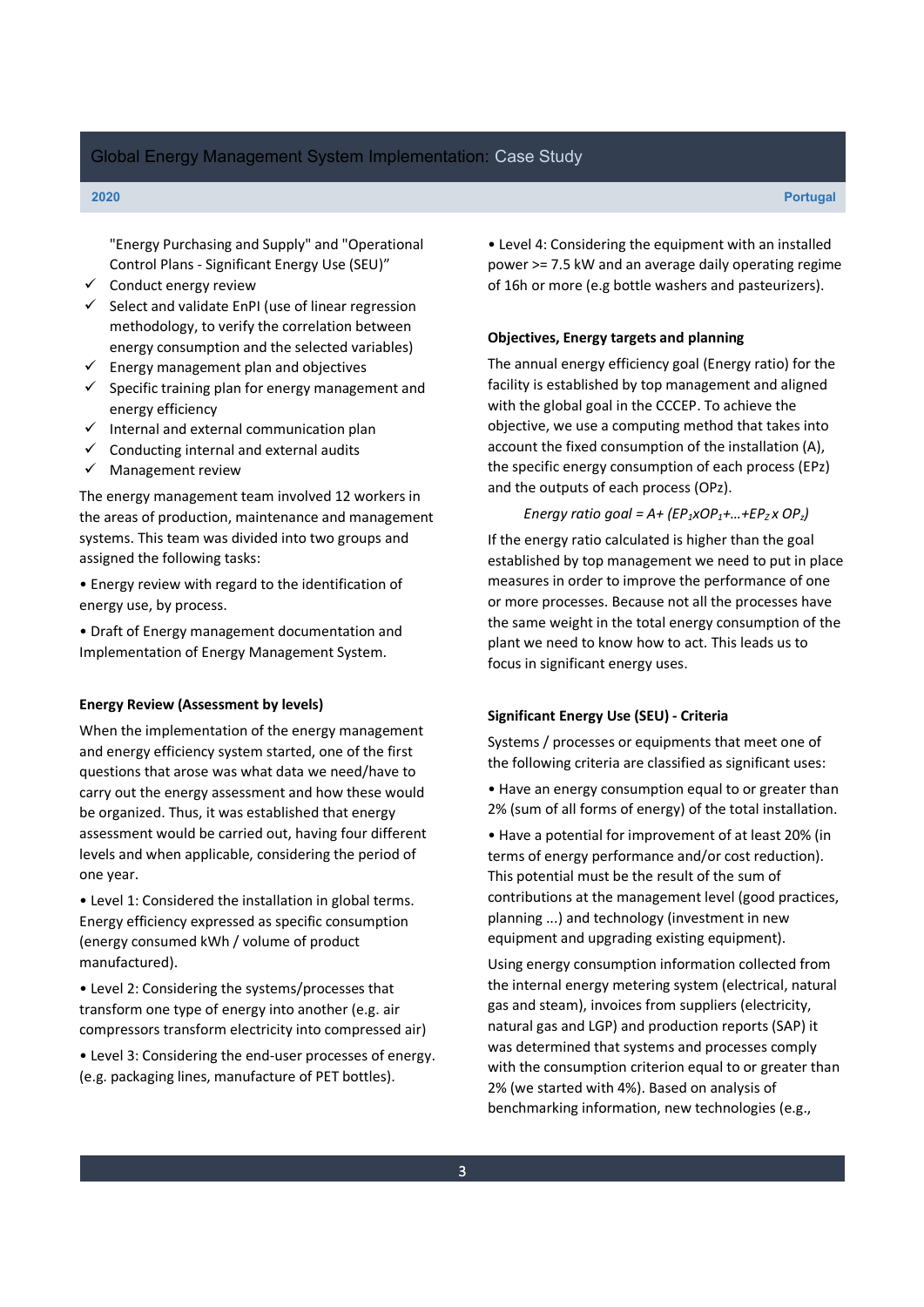### Global Energy Management System Implementation: Case Study

suppliers, Best Available Techniques, Integrated Pollution Prevention Control IPPC), among others, we identify which systems / processes / equipment have a significant improvement potential. The review is carried out on an annual basis.

Applying the criteria established in terms of weight in the total energy consumption and potential for improvement, 17 systems/processes/equipment were classified as SEU in 2019, covering close to 90% energy consumption.

Each SEU has associated an OCP-SEU (Operational Control Plan - Significant Energy Use). Each OCP-SEU has associated at least one energy performance indicator (EnPI) with monthly and annual goals and respective responsible. Whenever the monthly performance exceeds the established objective by more than 2%, the person responsible for the OCP-SEU will have to open a CAP - Corrective Action Plan, identifying the causes and planning actions to restore normality. In the OCP-SEU, the set points for the relevant variables for consumption are also documented (e.g., washing temperature of reusable bottles, operating pressure of air compressors). SEU can also be audited on a regular basis, to check the level of compliance with established procedures and specifications or to identify waste of energy, misuse of energy, anomalies or poor maintenance status (e.g. compressed air leakage, steam leaks or malfunction steam traps).

Systems, processes or equipment SEU also have associated improvement measures or associated energy investment projects. These are scheduled in a multiannual plan (Roadmap).

*³ISO 50001 changed the way we operate daily. Nowadays, energy efficiency is integrated in all decision making process and is core in our factory management´*

— Carlos Branco, Environmental Manager

### Do, Check, Act

The implementation of the Energy Management System was supported essentially on the following measures:

ͻ**People skills** - Ensure the appropriate skills of employees with specific training actions, such as:

A) **Operational Control Plans - Efficient energy use**

B) Raising awareness "Fábrica com Bom Ambiente"



Figure 1. "Fábrica com Bom Ambiente" Comunication Wall- Good Environment Factory

• Energy performance monitoring - Dashboard development (KPIs / EnPI) to monitor on a daily basis energy performance. Results are automatically calculated and published in easy-to-read graphics (fig.2)



#### Figure 2. Dashboard KPI/EnPI

**• Internal communication** – communication of the results of energy performance, in a daily basis (mailing, visual management boards, factory management team meetings). Development of awareness material to reduce energy consumption. Display of set points next to the equipment (figure 3)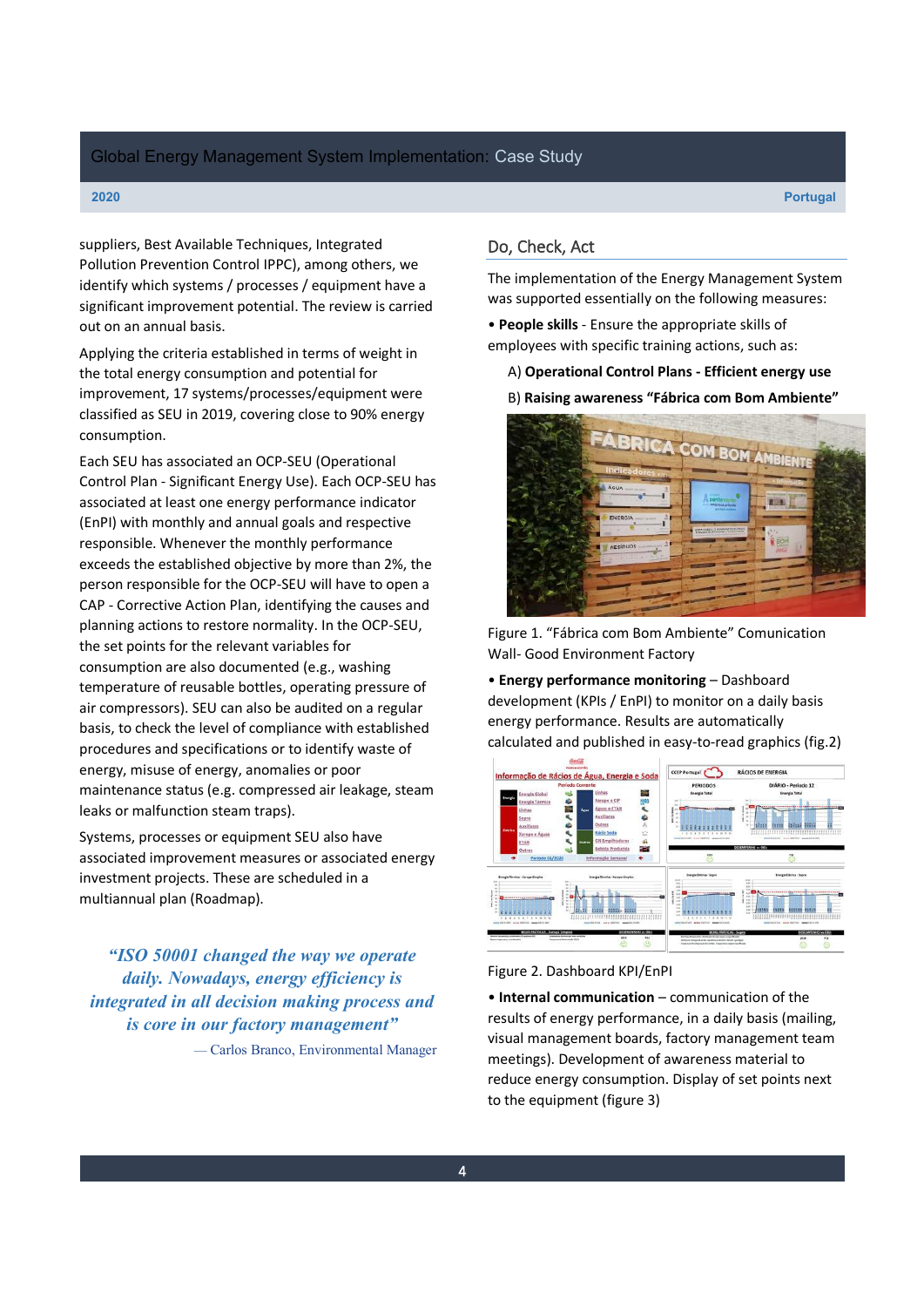

Figure 3. PET line set points information

ͻ **Energy efficiency good practices audits** - in the first year of certification, monthly audits were carried out in all SEU areas (more than 100 audits). Currently, they are held quarterly, as well as air and steam leak audits, all carried out by internal resources.

ͻ**Energy efficiency audits** - carried out by specialized external companies to identify energy efficiency measures. The reports include proposed improvement measures with the respective costs and savings. As an example, we have audits on thermal insulation, steam production and distribution and energy-intensive equipment.

**• Energy efficiency management** - monitoring energy performance, compliance with objectives and status of improvement projects are carried out in weekly meetings by the energy management team (Sustainability Pilar Meeting). When relevant deviations occur in the overall energy performance or processes, which cannot be solved at the operational level (operational responsible EnPI, SEU), the energy management team takes responsibility for the leadership to develop and implement an action plan. This meeting also evaluates the new ideas proposed to improve energy performance.

**• Recognition** - the participation of workers with ideas to improve energy efficiency is encouraged. The fulfilment of energy efficiency objectives is part of the performance evaluation system, globally and individually.

**• Improvement projects** - improvement projects that require investment (Roadmap) are analysed in monthly meetings, in which the plant's Environmental Manager and the Iberian Directors for Supply Network Manufacturing and the Strategy & Transformational

participate. All projects that have a payback period of less than 3 years and have a relevant impact on improving energy efficiency are usually approved in a short period of time (usually 2 weeks). In these meetings, the results achieved with the implemented projects are also followed up against the expected results (cost reduction and energy consumption). The method of calculating savings is established prior to the implementation of the project. Usually, the methodology established in the ISO 50006 standard is followed. Currently, several projects are being studied, such as: A) installation of photovoltaic panels (3 MW power); B) biomass boilers (7 ton/h, 7 bar); C) recovery of thermal energy from air compressors, to gasifier  $CO<sub>2</sub>$ , among others. Projects that require larger investments are analysed in top management meetings, by the CCEP group.

In recent years, several investments were made, such as new air compressors, electronic speed frequency in cold compressors, thermal insulation improvement, economizers in boilers, new tunnel pasteurizer, among many others.

The implemented methodology has enabled the achievement of energy efficiency objectives consistently. For example, the target in 2019 was 104.8 kWh/kl product and the result obtained was 101.9 kWh/kl. In 2018, the target was 108.1 kWh/kl and the result obtained was 103.8 kWh/kl. The objectives are not only set annually, but also set on a monthly basis, depending on the volume and types of products planned/manufactured. Monthly targets are also met as a rule. For example in 2019, the goals were achieved in 83% of the months (10/12) (figure below).

| Períod report => P01 P02 P03 P04 P05 P06 P07 P08 P09 P10 P11 P12 Annual |  |  |                                                                     |  |  |  |  |                                                                          |
|-------------------------------------------------------------------------|--|--|---------------------------------------------------------------------|--|--|--|--|--------------------------------------------------------------------------|
| En. efficiency 2019 -                                                   |  |  | 125.8 106.5 10.7 108.1 101.2 99.2 90.7 97.3 102.8 111.3 106.6 110.6 |  |  |  |  | 104.8                                                                    |
| Goal (kWh/kl)                                                           |  |  |                                                                     |  |  |  |  |                                                                          |
| En. efficiency 2019 -                                                   |  |  |                                                                     |  |  |  |  | 10.0 117.0 101.9 106.4 96.6 97.2 89.6 93.1 110.4 106.0 105.9 104.0 101.9 |
| Real (kWh/kl)                                                           |  |  |                                                                     |  |  |  |  |                                                                          |

The energy consumptions (electricity, natural gas and LGP) of the installation, used in the calculations of energy efficiency are based on invoices from suppliers. This information is audited by external entities, a requirement for the publication of sustainability reports for companies listed in the Dow Jones Sustainability